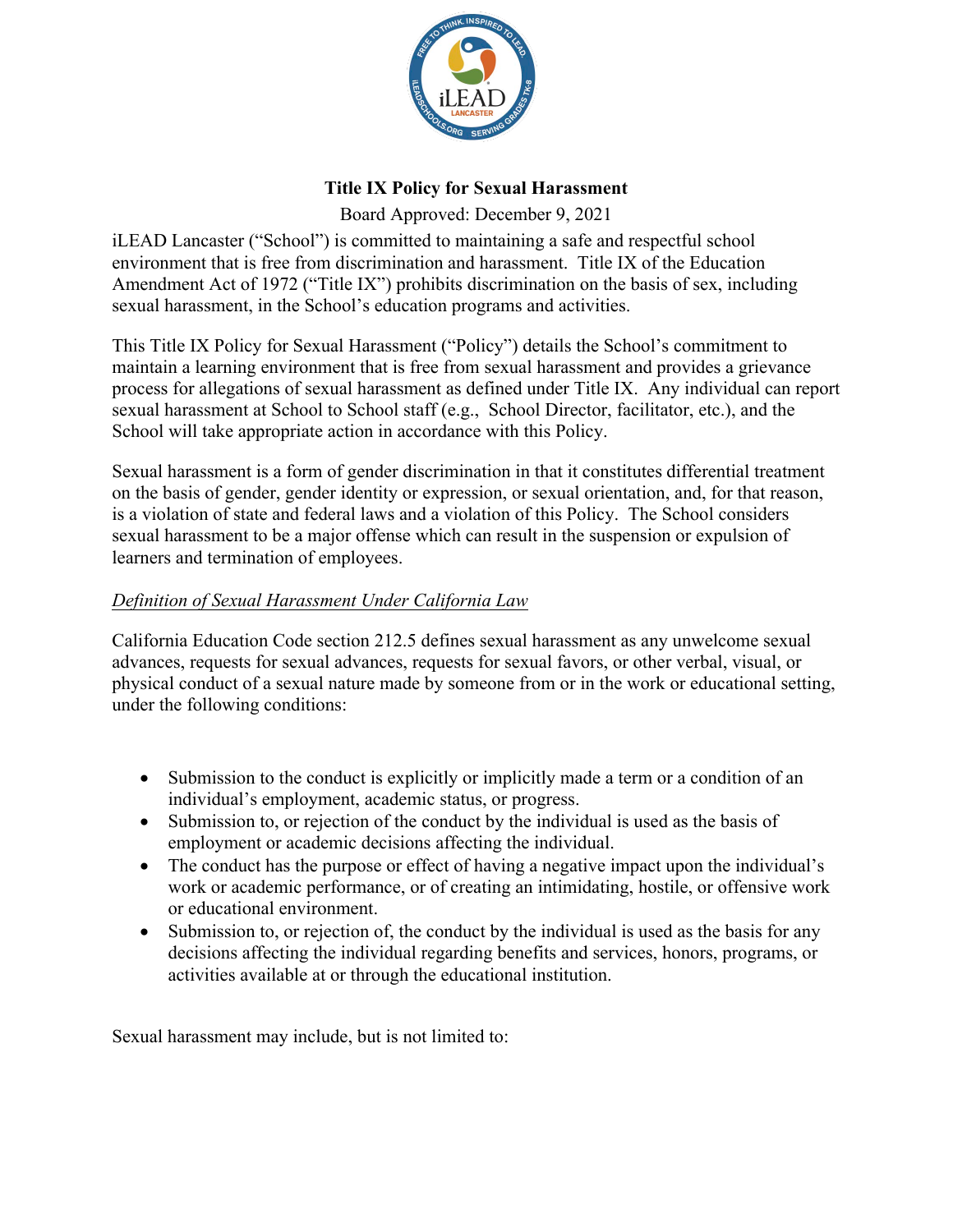- Unwelcome verbal conduct such as suggestive, derogatory comments, sexual innuendoes, slurs, or unwanted sexual advances, invitations, or comments; pestering for dates; making threats; or spreading rumors about or rating others as to sexual activity or performance.
- Unwelcome visual conduct such as displays of sexually suggestive objects, pictures, posters, written material, cartoons, or drawings; graffiti of a sexual nature; or use of obscene gestures.
- Unwelcome physical conduct such as unwanted touching, pinching, kissing, patting, hugging, blocking of normal movement, assault; or interference with work or study directed at an individual because of the individual's sex, sexual orientation, or gender.
- Threats and demands or pressure to submit to sexual requests in order to keep a job or academic standing or to avoid other loss, and offers of benefits in return for sexual favors.

Under Education Code section 230, harassment and other discrimination on the basis of sex include, but are not limited to, the following: exclusion of a person or persons from participation in, denial of the benefits of, or subjection to harassment or other discrimination in, any academic, extracurricular, research, occupational training, or other program or activity; and exclusion from participation in, or denial of equivalent opportunity in, athletic programs. The full definition of discrimination and harassment based on sex from Education Code section 230 can be found here: http://leginfo.legislature.ca.gov/faces/codes\_displaySection.xhtml?lawCode=EDC&sectionNum  $=230.$ 

The definition of sexual harassment under California law and the definition of Sexual Harassment under Title IX overlap in some areas. Complaints alleging unlawful discrimination, harassment, intimidation, or bullying based on gender, sex, gender identity or expression, or sexual orientation are eligible to be investigated pursuant to the School's Uniform Complaint Procedures. However, if any complaints alleging sexual harassment constitute Sexual Harassment as defined under Title IX (see below), the complaints shall be investigated under the Title IX Grievance Procedures for Sexual Harassment. The School prohibits retaliatory behavior against anyone who files a sexual harassment complaint or any participant in the complaint investigation process.

#### *Sex Equity in Education Act Statement*

Learners have all the rights set forth in Education Code section 221.8 (as applicable to School's programs). This includes the right to fair and equitable treatment, the right to a school environment without discrimination on the basis of sex, and right to be provided with an equitable opportunity to participate in all academic extracurricular activities. The description of all rights set forth in Education Code section 221.8 can be found here:

http://leginfo.legislature.ca.gov/faces/codes\_displaySection.xhtml?lawCode=EDC&sectionNum  $=221.8$ .

For more information about Gender Equity/Title IX, please visit the following CDE website: https://www.cde.ca.gov/re/di/eo/genequitytitleix.asp.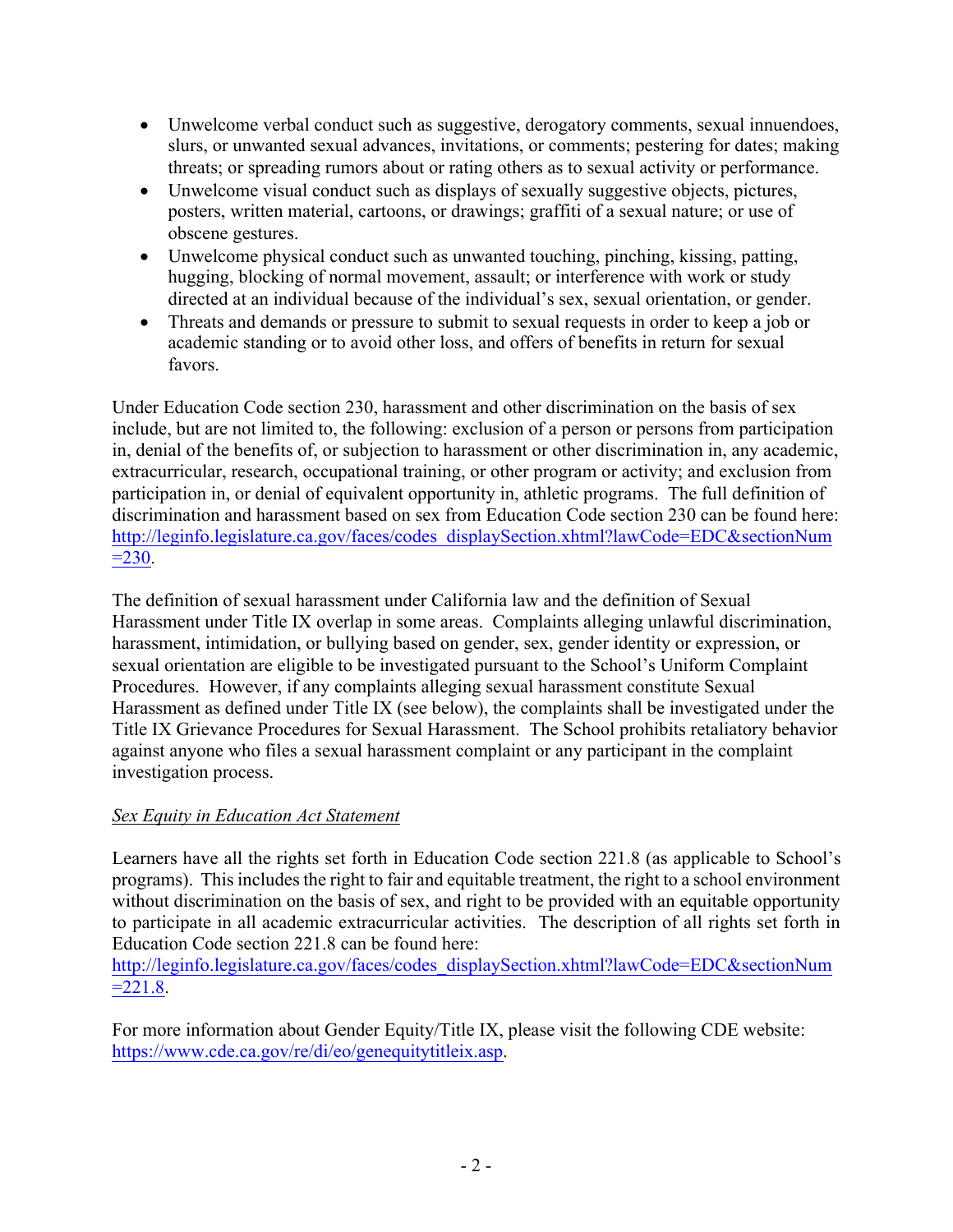## **Title IX Grievance Procedures for Sexual Harassment**

#### **I. Scope and Jurisdiction**

This Policy's Title IX grievance procedures apply only to conduct that falls within the definition of "Sexual Harassment" under Title IX. School employees or learners may submit formal complaints of Sexual Harassment for investigation under this Policy. Sexual Harassment under Title IX means conduct on the basis of sex that falls within one or more of the following categories:

- 1. A School employee conditioning the provision of a school aid, benefit, or service on an individual's participation in unwelcomed sexual conduct.
- 2. Unwelcomed conduct determined by a reasonable person to be so severe, pervasive, and objectively offensive that it effectively denies a person equal access to the School's education program or activity.
- 3. Sexual assault, dating violence, domestic violence, or stalking (as those terms are defined in 34 CFR section 106.30(a)(3)).

#### **II. Title IX Personnel**

The School has designated the following individuals as its Title IX Coordinators to coordinate the investigation and resolution of Sexual Harassment formal complaints as outlined in this Policy.

| iLEAD Lancaster School Director/Title IX Coordinator |
|------------------------------------------------------|
| 254 E Ave # K-4,                                     |
| Lancaster, CA 93535                                  |
| $(661)$ 722-4287                                     |
| $info(\widehat{a})$ ileadlancaster.org               |
|                                                      |

The Title IX Coordinators may designate other individual(s) to fulfill all or part of their duties. In addition to the Title IX Coordinators, the following Title IX Personnel are involved in the grievance process to address formal complaints:

• Investigator: The individual responsible for gathering all evidence related to the formal complaint. This individual will create an "Investigation Report" which will summarize the relevant evidence.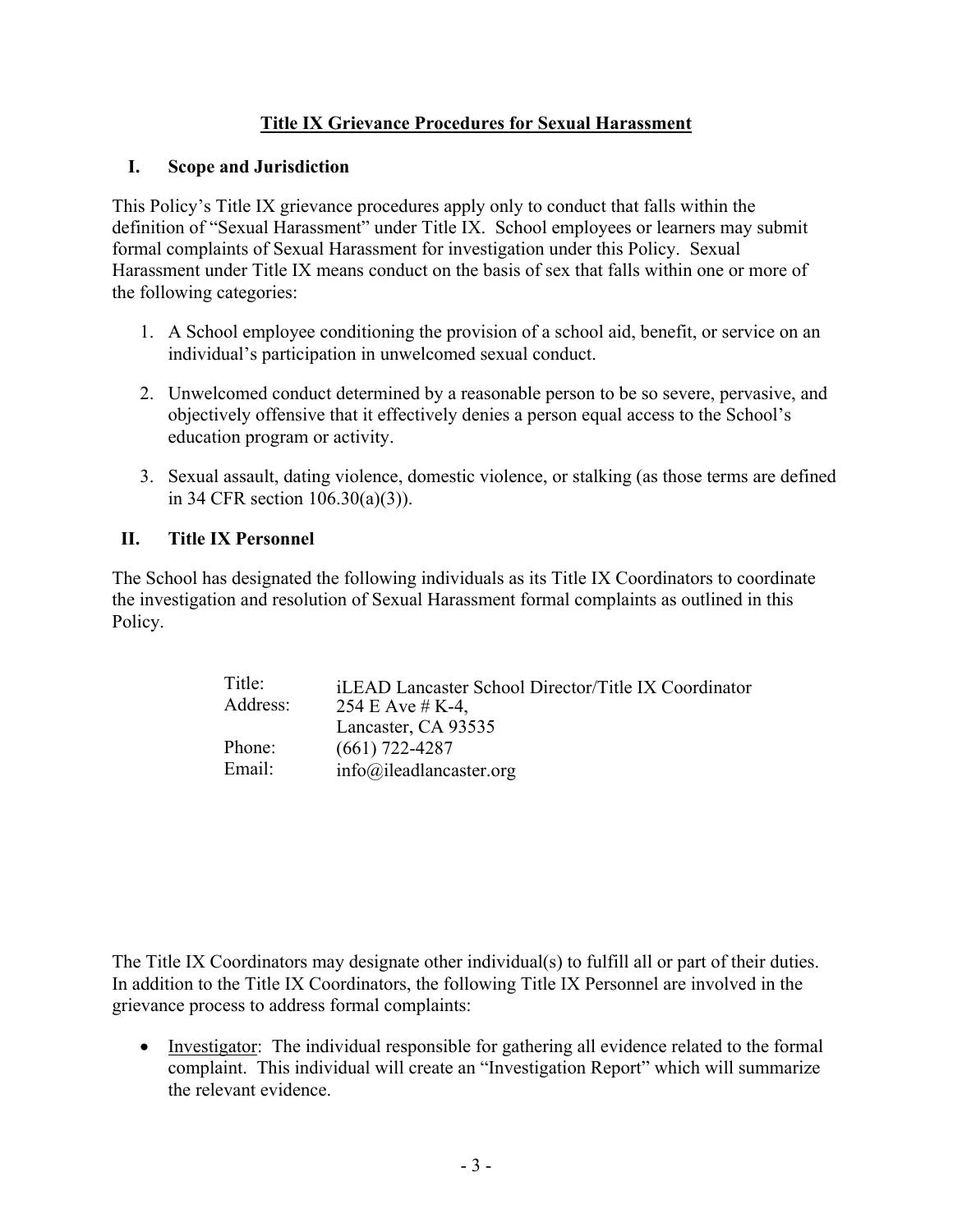- Decision-Maker: The individual responsible for evaluating evidence in order to make a determination regarding the formal complaint. The Decision-Maker submits a written determination of findings to the parties. The Decision-Maker cannot be the Title IX Coordinator, the Investigator, or any individual involved in the investigation of the formal complaint.
- Title IX Appeals Officer: If applicable, this individual is responsible for evaluating an appeal of the final determination. The Title IX Appeals Officer cannot be the Title IX Coordinator, Investigator, Decision-Maker, or any individual involved in the investigation of the formal complaint.

All Title IX Personnel (i.e., the Title IX Coordinators, Investigator, Decision-Maker, Appeals Officer, and any person who facilitates an informal resolution process) will receive training in accordance with Title IX requirements. The Title IX Coordinator must ensure individuals responsible for investigating a formal complaint are neutral.

## **III. Reporting Allegations of Sexual Harassment**

Any individual (e.g., a learner or employee who is alleged to be a victim of Sexual Harassment or a parent/guardian of a learner who is alleged to be a victim of Sexual Harassment), may report Sexual Harassment directly to the School's Title IX Coordinators, or to any other available School employee who shall immediately inform a Title IX Coordinator. Reports of Sexual Harassment can be made in-person, by mail, by telephone, by electronic mail, or by any other means that result in the Title IX Coordinator receiving the person's verbal or written report.

## **IV. The School's Initial Response to a Report of Sexual Harassment**

Upon receipt of any report of Sexual Harassment, the Title IX Coordinator or designee will take the following steps. These steps are offered regardless of whether the complainant submits a formal written complaint:

- 1. Contact Complainant and Determine Need for Supportive Measures: The Title IX Coordinator will contact the complainant and respondent<sup>1</sup> to discuss the availability of supportive measures to stop the harassment, protect learners, and ensure access to the educational program. If a formal complaint was not filed, the Title IX Coordinator shall explain to complainant the right to file a formal complaint and the process for filing a formal complaint. A formal complaint is one that contains the complainant's physical or digital signature, and it may be filed at any time with the Title IX Coordinator in person, by mail, or by email. A complainant may use the attached Title IX form to submit a formal complaint to the Title IX Coordinator.
	- a. Supportive measures are nondisciplinary and nonpunitive and shall be available at any point during the Title IX investigation. Supportive measures may include, but

 $<sup>1</sup>$  The "complainant" is the individual who is alleged to be the victim of conduct that could constitute Sexual</sup> Harassment. The "respondent" refers to the individual who has been reported to be the perpetrator of conduct that could constitute Sexual Harassment. If a parent or guardian has a legal right to act on behalf of a complainant or respondent, this right applies throughout all aspects of the Title IX matter, including the grievance process.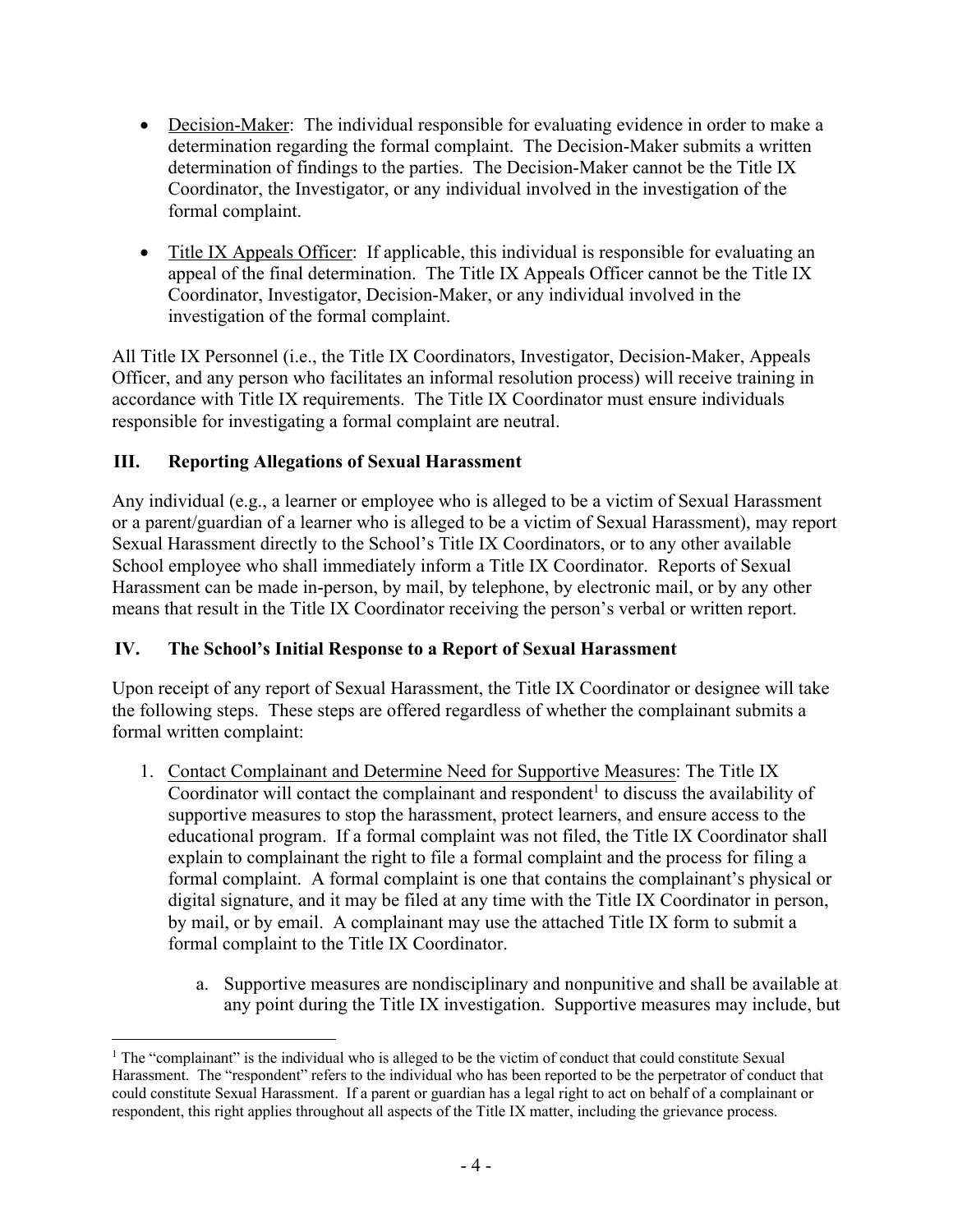are not limited to: wellness check-ins, counseling services, extension of deadlines or course-related adjustments, modifications of work or class schedules, changes in work locations, or leaves of absences. The Title IX Coordinator is responsible for implementing the supportive measures.

- 2. Determine Need for Emergency Removal: The Title IX Coordinator will review the facts to determine whether the respondent (either learner or staff) may need to be removed from an educational program or activity to prevent any further sexual harassment and/or maintain the safety of learners and staff.
	- a. The School may determine that removal from the educational program is justified due to an immediate threat to the physical health or safety of any learner or other individual arising from the allegations. The School will conduct an individualized safety and risk analysis before the removal. The School shall provide the respondent with notice and an opportunity to challenge the decision immediately following the removal.
	- b. If the respondent is a learner, the School is subject to applicable laws and School policies regarding involuntary removals, suspensions, and expulsions.
	- c. If the respondent is an employee, the employee may be placed on administrative leave during the formal complaint investigation.
- 3. Consider Use of Informal Resolution Process: At any time after an informal or formal complaint has been filed, but before reaching a determination regarding the allegation, the School may offer an informal resolution process (such as a mediation) to the complainant and respondent. However, the informal resolution process is not available where the complainant alleges that an employee sexually harassed a learner.

## **V. Initial Review of Formal Complaint:**

If a formal complaint is filed, the Title IX Coordinator will review the complaint to determine whether it raises allegations that fall within the definition of Sexual Harassment under Title IX as described above. The School may consolidate multiple formal complaints where the allegations of Sexual Harassment arise out of the same facts or circumstances.

If it does, the Title IX Coordinator will follow this Policy's grievance procedures for formal complaints. If it does not, the Title IX Coordinator will determine whether the complaint should be dismissed (as explained below) and/or investigated pursuant to another applicable School policy (e.g., Uniform Complaint Procedures).

#### **VI. Mandatory or Permissive Dismissal of Formal Complaint:**

Under certain circumstances, a complaint must or should be dismissed by the Title IX Coordinator. The Title IX Coordinator will endeavor to make this determination no more than **ten (10) calendar days** from the date they receive the formal complaint.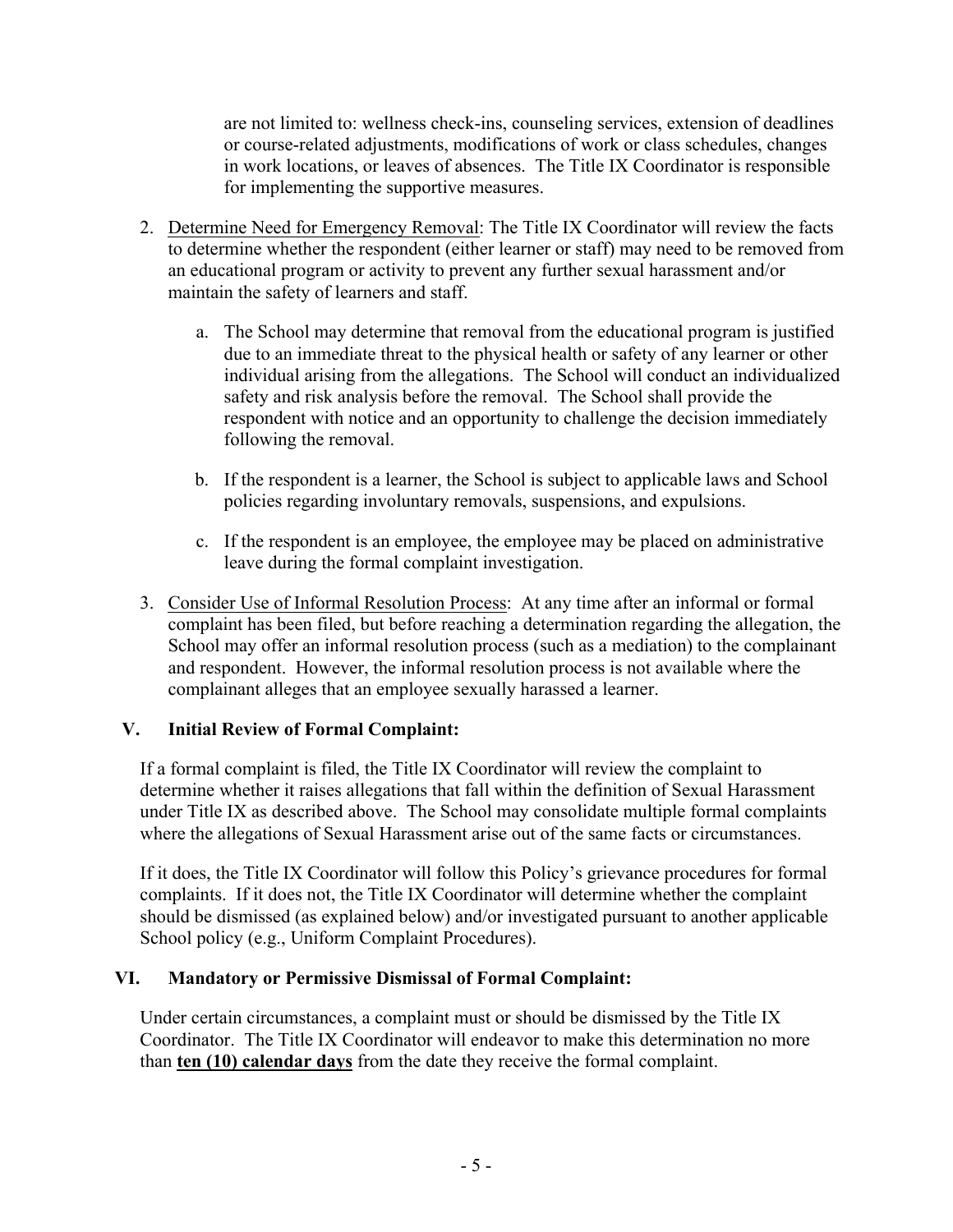- 1. Mandatory Dismissal: The Title IX Coordinator must dismiss the formal complaint if they determine any of the following:
	- a. The alleged conduct would not constitute Sexual Harassment as defined under Title IX even if proved;
	- b. The alleged conduct did not occur in the School's education program or activity; or
	- c. The Alleged conduct did not occur against an individual in the United States.
- 2. Permissive Dismissal: The Title IX Coordinator may dismiss a formal complaint if they determine any of the following:
	- a. The complainant has notified the School, in writing, that they would like to withdraw the complaint or any allegations in the complaint;
	- b. The respondent is no longer enrolled in, or employed by, the School; or
	- c. Specific circumstances prevent the School from gathering evidence to reach a determination with regard to the complaint.

Written Notice of Dismissal: If the Title IX Coordinator dismisses the complaint, they must send written notice of the dismissal simultaneously to both parties (complainant and respondent) as follows:

- The written notice should state the reason(s) for the dismissal and inform the parties of their right to appeal in accordance with the procedures described in the "Appeals" section below.
- If the Title IX Coordinator determines another School grievance procedure (e.g., Uniform Complaint Procedures) is the appropriate grievance procedure for the complainant's allegation(s), the written notice shall inform the parties (complainant and respondent) of the School's intent to investigate the complaint through that grievance procedure.

## **VII. Title IX Grievance Procedures**

If the Title IX Coordinator does not dismiss the formal complaint, the School will initiate the following Title IX Grievance Procedures and issue a Written Decision. The School will endeavor to complete its investigation and issue a Written Decision within **sixty (60) calendar days of receipt of the formal complaint**.

1. Send Written Notice of Formal Complaint

The Title IX Coordinator must provide the parties (complainant and respondent) with a Notice of Formal Complaint. The Title IX Coordinator will endeavor to provide this Notice within **ten (10) calendar days of receipt of the formal complaint**. The notice shall include: (1) a copy of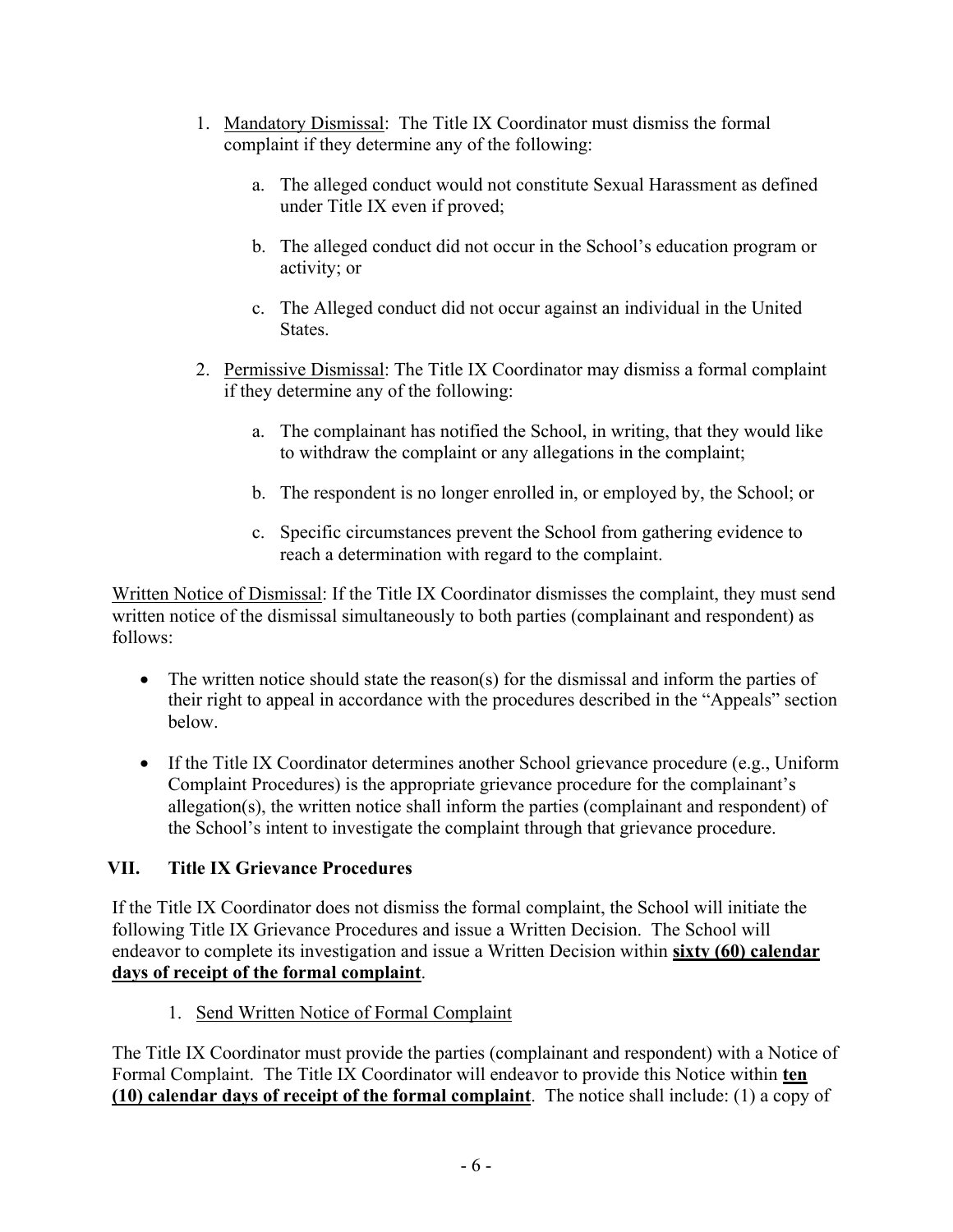this Policy; (2) a description of the allegations potentially constituting Sexual Harassment with sufficient details known at the time; (3) a statement that the respondent is presumed not responsible for conduct and that a determination regarding responsibility is made at the conclusion of the grievance process; (4) a statement informing the parties of the opportunity to have an advisor of their choice throughout the grievance process and the ability to inspect and review evidence; and (5) a statement informing the parties that they must not knowingly make false statements or submit false information.

## 2. Investigator Conducts Investigation

The Investigator will gather and review evidence related to the allegations. This can include, but is not limited to, interviewing parties or witnesses, as well as reviewing relevant evidence. The Investigator will not require, request, or rely upon any information protected under a legally recognized privilege, unless the person holding such privilege has waived it.

Written notice of all investigative interviews or other meetings must be provided to any individual whose participation is invited or expected to be provided with sufficient time for the individual to prepare to participate. Notice must include the date, time, location, participants, and purpose of the meeting. Attendees of such meetings will have the right to be accompanied by an advisor of their choice.

## 3. Investigator Provides Parties Equal Opportunity to Review Gathered Evidence

The Investigator will provide both the complainant and respondent with an equal opportunity to review the evidence that is directly related to the allegations raised in the formal complaint. The parties will have a period of at least **10 calendar days** before the Investigative Report is provided to the parties to review the evidence, ask the Investigator additional questions, and provide or suggest additional evidence to be considered by the Investigator.

## 4. Investigator Prepares and Shares Investigative Report

The Investigator will prepare an Investigative Report summarizing the relevant evidence. The Investigative Report is not the School's final Written Decision. The Investigator will send the Investigative Report to the parties and their advisors, if any, for their review and written response at least **10 calendar days** before issuance of the Written Decision. The School will inform the parties in writing that they may submit to the Decision-Maker written, relevant questions that the parties want asked of any party or witness. The Decision-Maker is responsible for providing the responses (if any) to these questions to both parties.

## 5. Decision-Maker Issues Written Decision

The Decision-Maker will endeavor to issue the Written Decision within **sixty (60) calendar days from the receipt of the formal complaint**. The Decision-Maker will issue a Written Decision to both parties simultaneously. The Decision-Maker uses the "preponderance of evidence" standard (i.e., it is more likely than not that the respondent committed the alleged conduct). The Written Decision will include all of the following:

a. Identification of the allegations potentially constituting Sexual Harassment.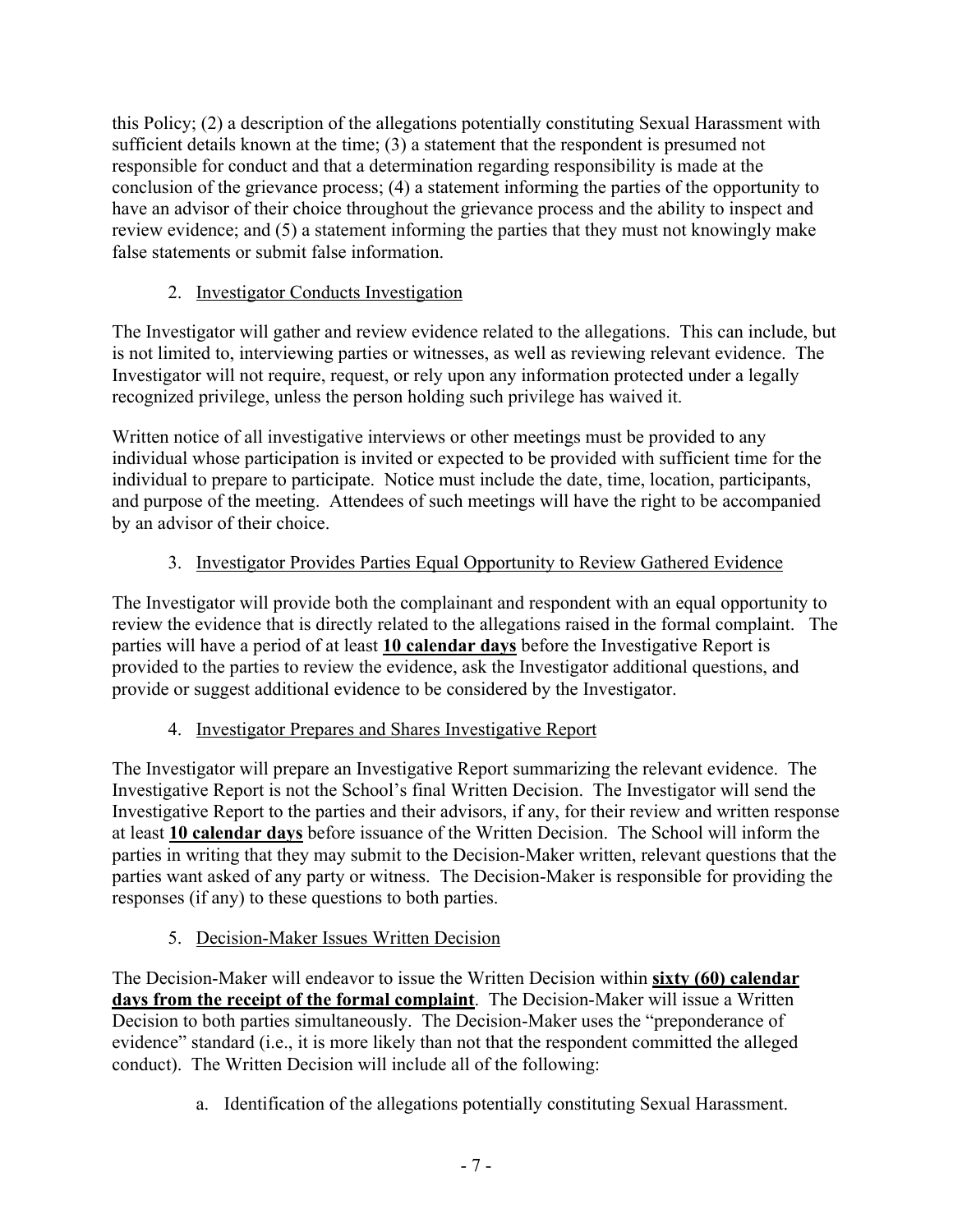- b. A description of the procedural steps taken by the School during the investigation process (e.g., notifications to the parties, interviews with the parties and witnesses, site visits, or methods used to gather other evidence).
- c. Findings of fact supporting the determination.
- d. Conclusions regarding the application of the School's policies to the facts.
- e. A statement of, and rationale for, the result as to each allegation, including a decision regarding responsibility, any disciplinary sanctions the School imposes on the respondent, and whether remedies designed to restore or preserve equal access to the School's educational program will be provided by the School to the complainant.
- f. The School's procedures and permissible bases for either party to appeal the decision.
- 6. Remedies

If the School determines that the respondent engaged in Sexual Harassment, the School will provide remedies to the complainant, as appropriate. This may include supportive measures. Remedies may also include: transfer from a class; parent/learner conference(s); positive behavior support; warnings; detention; and/or formal discipline, such as suspension and expulsion. When an employee is found to have committed Sexual Harassment, the School will take appropriate disciplinary action, up to and including termination, in accordance with School policies and as permitted by law.

#### **VIII. Appeals**

Either party may appeal the School's Written Decision, or its dismissal of a formal complaint or any allegation in the complaint, within **five (5) calendar days of the decision**. An appeal may be made on any of the following grounds:

- 1. A procedural irregularity affected the outcome.
- 2. New evidence that was not reasonably available at the time the determination regarding responsibility or dismissal was made that could affect the outcome of the matter.
- 3. The Title IX Coordinator, Investigator(s), or Decision-Maker(s) had a conflict of interest or bias for or against complainant or respondent that affected the outcome of the matter.

Upon receipt of an appeal, the School will provide a written notification to the other party about the appeal that gives both parties a reasonable, equal opportunity to submit a written statement in support of/challenging the appeal.

The Title IX Appeals Officer (not Decision-Maker, Title IX Coordinator, or Investigator) shall issue a written decision of an appeal, including the rationale for the result, to both parties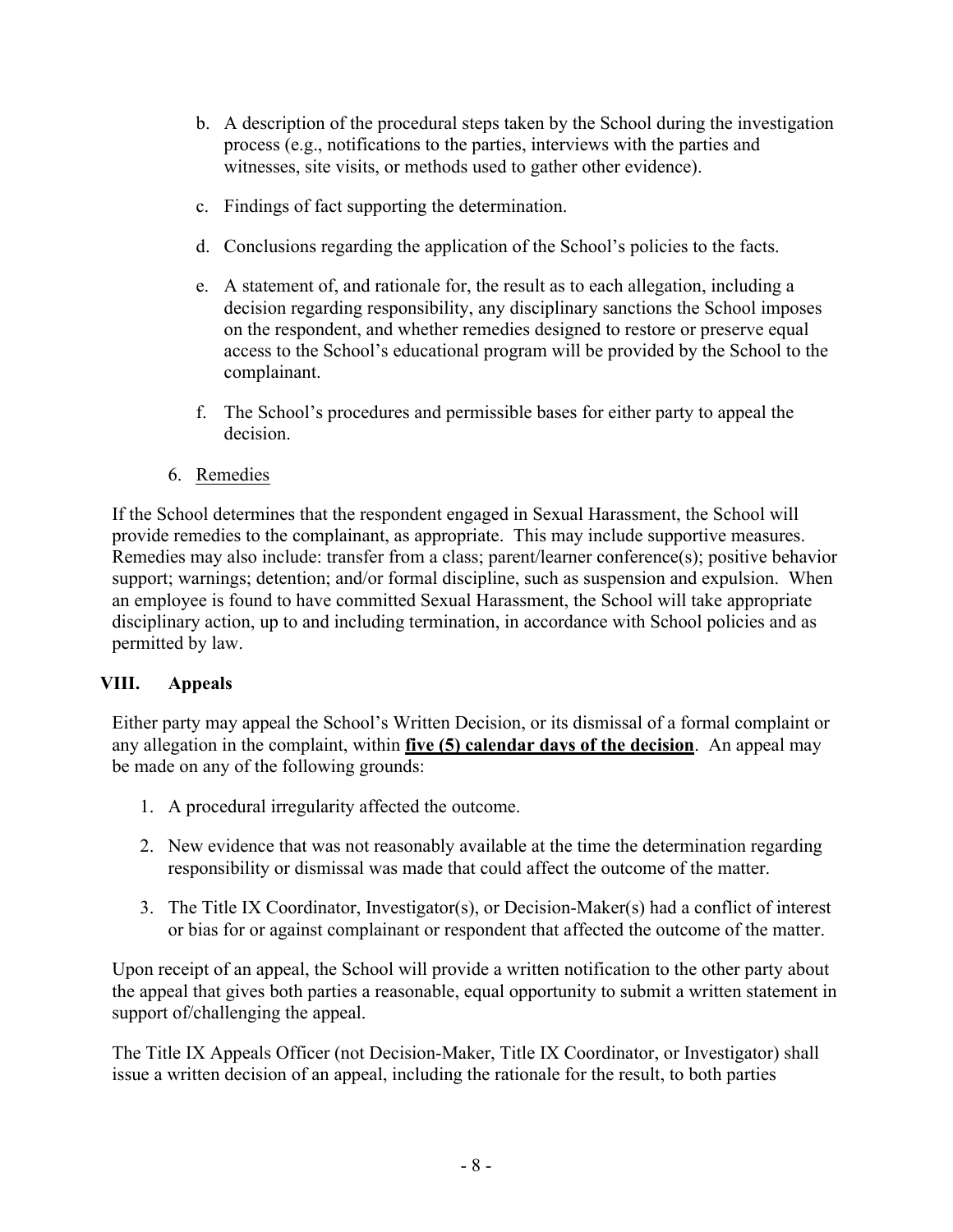simultaneously. The Title IX Appeals Officer will endeavor to issue their decision within **thirty (30) calendar days from the receipt of the appeal**.

## **IX. Record Keeping**

The School will maintain for a period of seven (7) years records pertaining to Title IX Sexual Harassment allegations in accordance with 34 CFR section 106.45(b)(10), as well as all material used to train Title IX Personnel.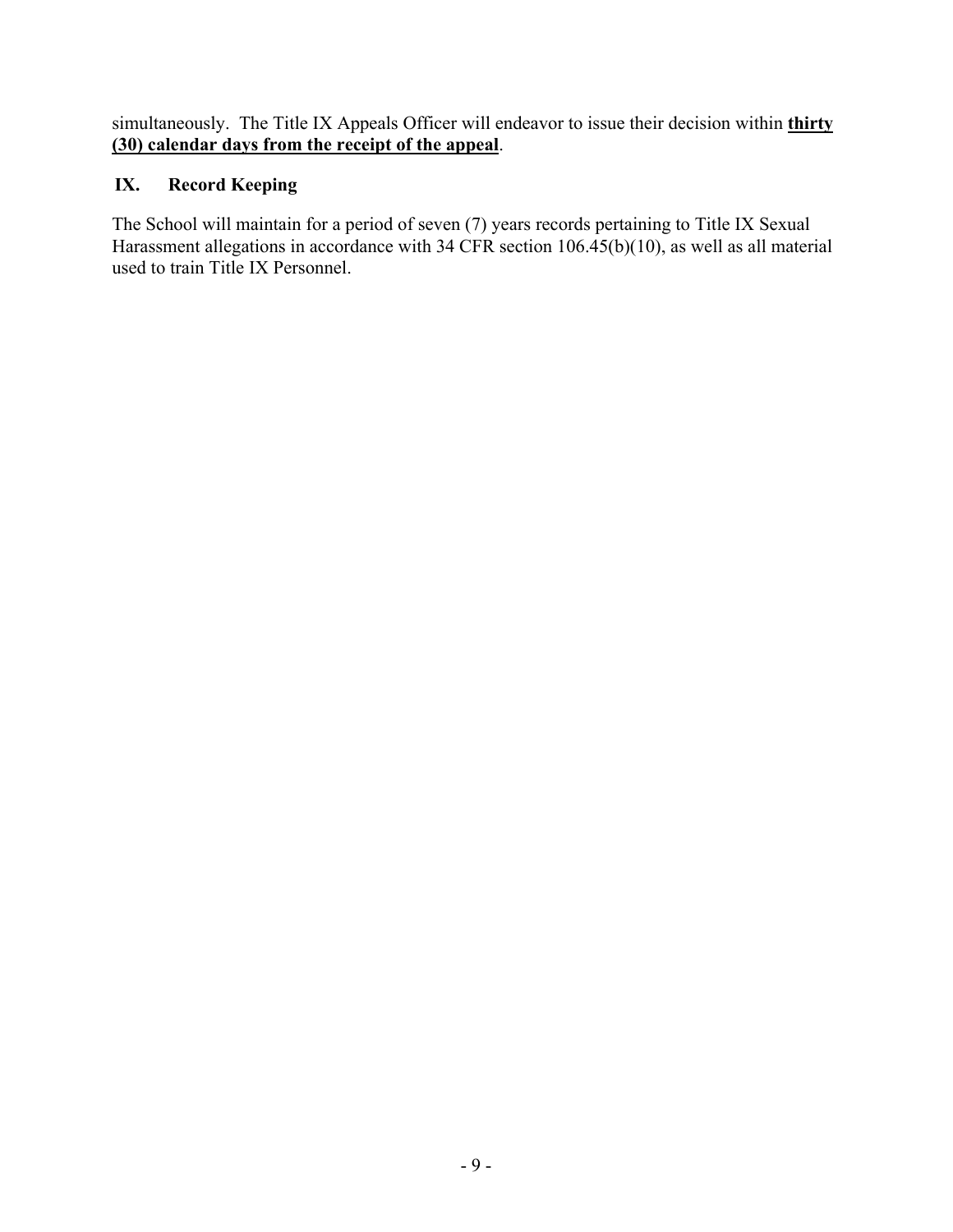# **Title IX Sexual Harassment Complaint Form**

|                                                            | <b>Contact Information and Complainant's (Victim) Information</b>                                                                                                                                                                                                                                                                   |
|------------------------------------------------------------|-------------------------------------------------------------------------------------------------------------------------------------------------------------------------------------------------------------------------------------------------------------------------------------------------------------------------------------|
|                                                            |                                                                                                                                                                                                                                                                                                                                     |
|                                                            |                                                                                                                                                                                                                                                                                                                                     |
|                                                            |                                                                                                                                                                                                                                                                                                                                     |
|                                                            | Respondent's (Accused) Information                                                                                                                                                                                                                                                                                                  |
|                                                            |                                                                                                                                                                                                                                                                                                                                     |
| Is the accused a learner? $\square$ No $\square$ Yes       |                                                                                                                                                                                                                                                                                                                                     |
|                                                            |                                                                                                                                                                                                                                                                                                                                     |
| Is the accused a School staff member? $\Box$ No $\Box$ Yes | If yes, what is the staff member's relation to the complainant (e.g.,<br>facilitator)? If no, what is the accused's affiliation to the School?                                                                                                                                                                                      |
|                                                            |                                                                                                                                                                                                                                                                                                                                     |
| <b>Details of Complaint</b>                                |                                                                                                                                                                                                                                                                                                                                     |
|                                                            | Date of the Alleged Incident(s): Location of Alleged Incident(s):<br>Please describe the facts underlying your complaint. Provide details such as the names of those involved, the dates of the<br>incident(s), whether witnesses were present and the names of any witnesses, etc. Please provide any details which you feel might |
| be helpful to a complaint investigator.                    |                                                                                                                                                                                                                                                                                                                                     |
|                                                            | Did the harassment occur at School or during a School activity? If so, please describe:                                                                                                                                                                                                                                             |
|                                                            | Did this incident interfere with your ability to access or participate in School programs or activities? If so, please describe:                                                                                                                                                                                                    |
|                                                            |                                                                                                                                                                                                                                                                                                                                     |